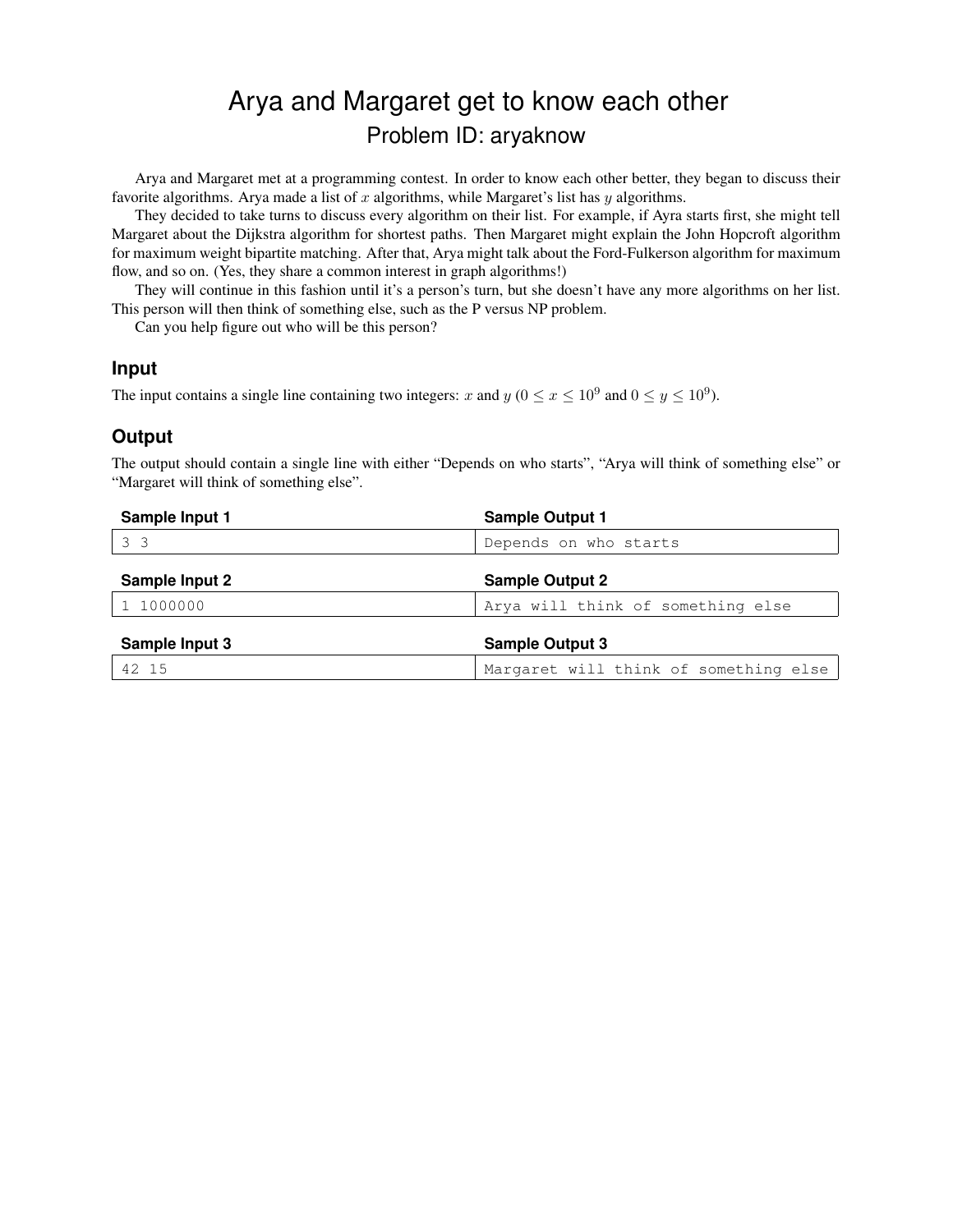# Monarch or Viceroy Problem ID: yubutterfly

Yu is an assiduous lepidopterist (one who studies butterflies) and her friends often ask her for help identifying the butterflies they see.

One of the most common requests is to differentiate two very similar butterfly species: *monarch* and *viceroy*.

The distinctive difference between the two is that viceroy butterflies have a black stripe across their hind wings, while monarch butterflies don't.

This request is so common for her that she would like your help. Can you create a program that identifies a butterfly as either monarch or viceroy?



Monarch (left) and viceroy (right) butterflies

#### **Input**

The input contains a single line with the description of the butterfly's hind wing. It will be either "Has a stripe" or "Does not have a stripe".

### **Output**

Output a single line with either "Monarch" or "Viceroy" depending on which butterfly it is.

| Sample Input 1         | <b>Sample Output 1</b> |
|------------------------|------------------------|
| Has a stripe           | Vicerov                |
| Sample Input 2         | <b>Sample Output 2</b> |
| Does not have a stripe | Monarch                |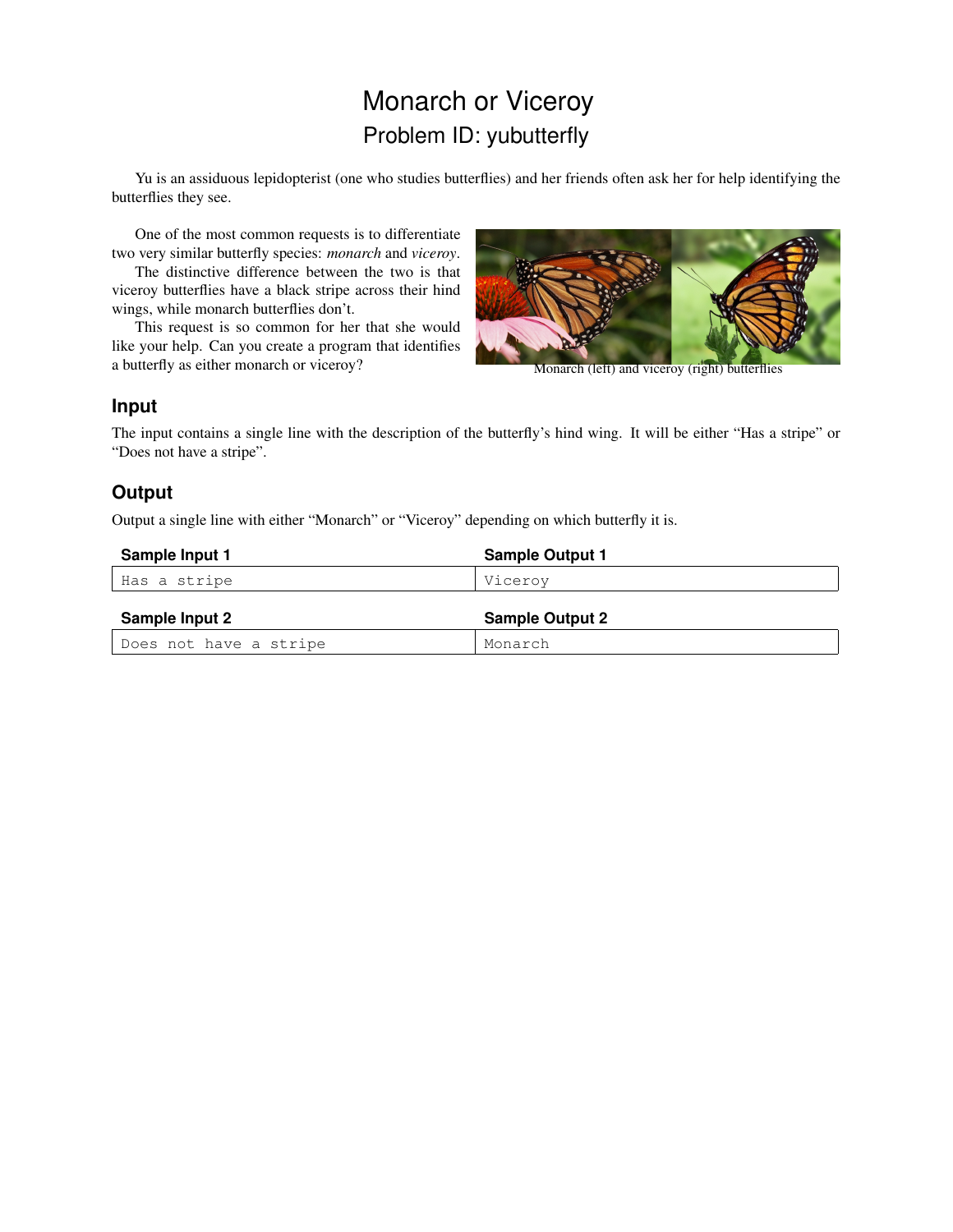# I Want to be a Queen and a Knight Problem ID: alicechess

Alice climbed through a magical mirror and fell onto a giant chessboard. To her surprise, she couldn't move out of her square!

Suddenly, a voice boomed, "Who do you want to be?"

Alice thought she might want to be a queen, so she shouted, "I want to be a queen!"

The voice replied, "Then you shall be a queen!"

Alice found herself no longer trapped in her square. Instead, she could freely travel to any square on the same row, column, or diagonal.

But that soon became boring so Alice changed her mind and shouted, "I want to be a knight!"

The voice replied, "Then you shall be a knight!"

Alice could now jump to any square that is two squares away vertically and then one square away horizontally, or two squares away horizontally and then one square away vertically.

But that became boring too and Alice came up with something interesting this time. She said, "I want to be a queen and a knight!"

The voice replied, "Then you shall be a queen and a knight"!

Alice wasn't sure how that worked out and she was surprised to find that she could travel as either a queen or a knight this time.

Just as Alice was pondering who she wants to be next, a door popped out of nowhere on the chessboard. Could you help Alice reach the door by telling her whether she could reach the door in one move as a knight and a queen?

#### **Input**

The input contains a single line with four integers: x1, y1, x2, and y2,  $0 \le x1, y1, x2, y2 \le 7$ . Alice is currently at square  $(x1, y1)$  and the door is at square  $(x2, y2)$ . It is guaranteed that  $(x1, y1) \neq (x2, y2)$ .

### **Output**

Output "YES" (without quotes) if Alice could reach the door in one move as a queen and a knight or "NO" otherwise.

| Sample Input 1        | <b>Sample Output 1</b> |
|-----------------------|------------------------|
| 1 1 5 1               | YES                    |
| <b>Sample Input 2</b> | <b>Sample Output 2</b> |
| 4 5 5 7               | YES                    |
| Sample Input 3        | <b>Sample Output 3</b> |
| 6<br>-4               | NO                     |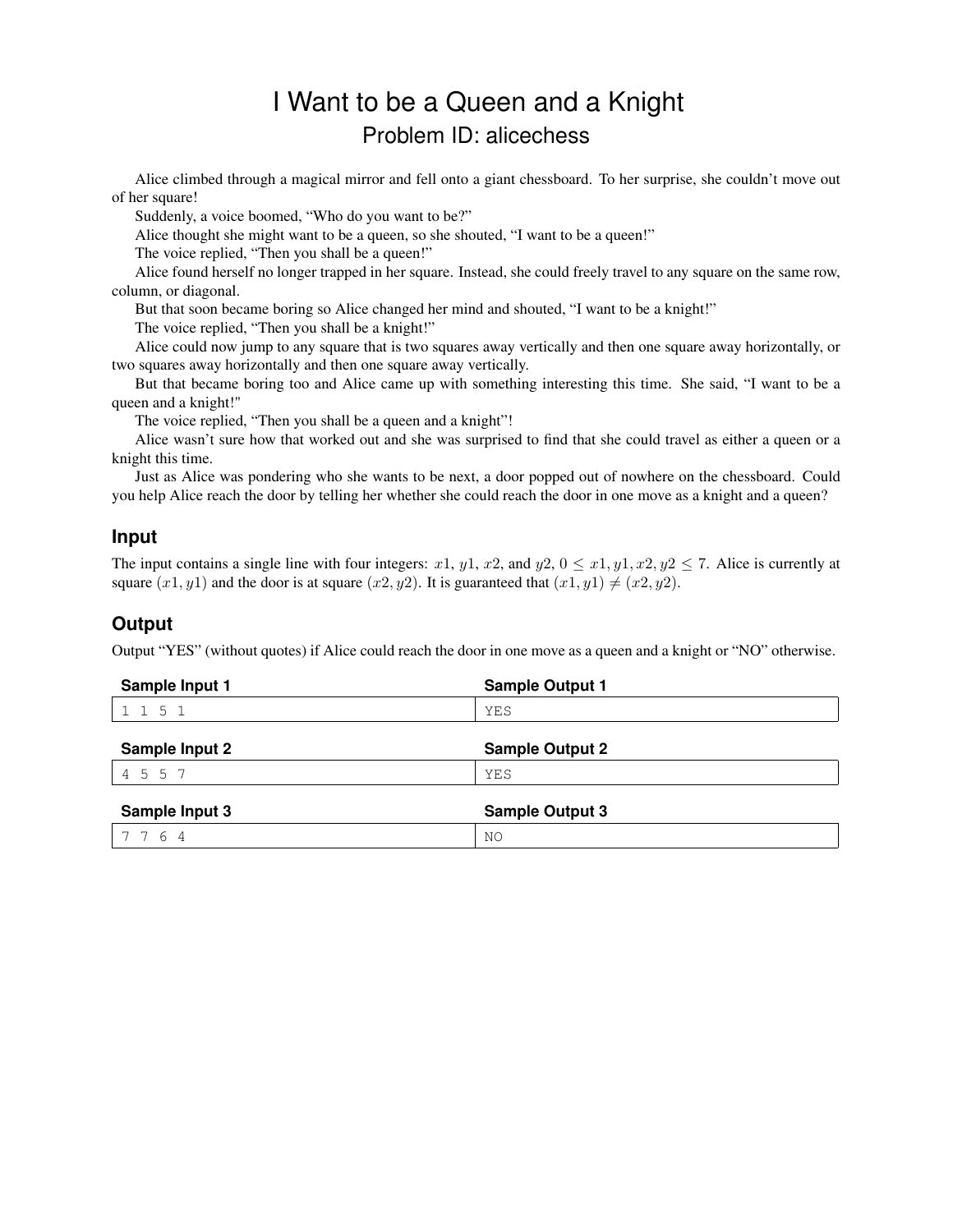## Just Guitar Problem ID: kyokorhythm

Kyoko is a girl who loves music and dancing. She is playing a brand new rhythm game called "Just Guitar". In this game, the player plays an imaginary guitar and gains style points based on their performance.

Kyoko just played a song that has a sequence of n notes in it. For each note, Kyoko gets either "Perfect", "Great", or "Miss". Each "Perfect" counts as 100 points; each "Great" as 50 points; and each "Miss" as 0 points.

Kyoko also earns combo bonuses for getting "Perfect" or "Great" consecutively. The game has a combo counter that starts at 0 at the beginning of a song. For each "Perfect" or "Great" note, Kyoko gets a combo bonus equal to the current combo counter, and then the counter is increased by one. But any "Miss" does not earn combo bonuses and resets the counter to 0.

Given a record of Kyoko's performance, can you calculate the final score for her?

#### **Input**

The input contains two lines. The first line contains an integer  $n (1 \le n \le 1000)$ , how many notes are there in the song. The second line contains a string of length  $n$ , where each character can only be "\*", "o" (lowercase, as in orange), or "x" (lowercase, as in exceed), correspond to "Perfect", "Great", and "Miss" respectively.

#### **Output**

Output a single integer which is Kyoko's final score.

| Sample Input 1 | <b>Sample Output 1</b> |
|----------------|------------------------|
| 5              | 510                    |
| $* * * * * *$  |                        |
| Sample Input 2 | <b>Sample Output 2</b> |
| 5              | 302                    |
| $***OO$        |                        |
| Sample Input 3 | <b>Sample Output 3</b> |
| 10             | 728                    |
| $*0*0*0**X0$   |                        |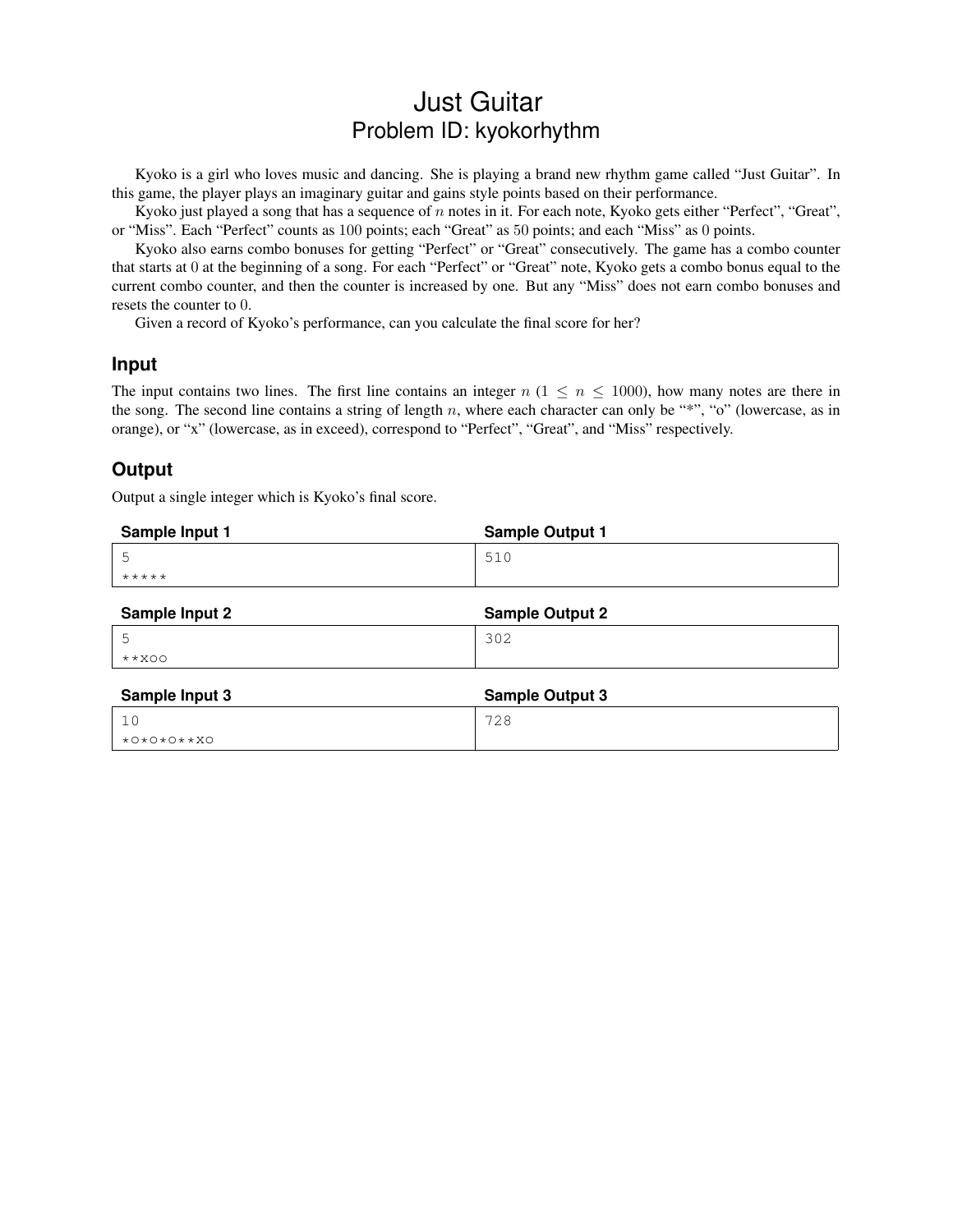## Rebuild blockchain Problem ID: eveblockchain

Blockchains are used more and more in the world, with their most popular uses being Cryptocurrencies and Smart Contracts.

Eve was in charge of keeping a blockchain in order but there has been a failure in the system and now the blocks are all shuffled!

For the purpose of this problem, a blockchain is, as the name suggests, a chain of blocks, where a block has a unique identifier attached to it (called a "hash").

A block stores, among other things, its own hash and the hash of its predecessor (i.e., the block that comes immediately before it in the chain). The first block of the chain, also called the "genesis block" doesn't have a predecessor.

For each block, you know its hash and its predecessor's hash. Can you help Eve recover the original order of the blocks?

For example, if you know that the existing blocks are  $(1F, 4A2)$ ,  $(4A2, NULL)$ , and  $(1AC2F9, 1F)$  (where a block  $(a, b)$  means that its own hash is a and the hash of its predecessor is b), then the correct order has to be  $42A$ ,  $1F$ ,  $1AC2F9$ , because the predecessor of  $1F$  is  $42A$ , and the predecessor of  $1AC2F9$  is  $1F$ .

#### **Input**

The input starts with a line containing a single integer  $N$  ( $1 \le N \le 10^5$ ).

The following  $N$  lines contain 2 words each, the node's own hash, and its predecessor's hash. The lines are given in random order.

Each of the two words is either NULL (indicating the genesis block, which doesn't have a predecessor) or a sequence of at least 1 and up to 40 characters, each one being a digit or a letter between "A" and "F".

It is guaranteed that no two blocks have the same hashes and that it is possible to recover the original order of the blockchain.

### **Output**

The output should contain  $N$  lines with the hashes of the blocks in their correct order (starting from the genesis block).

| Sample Input 1 | <b>Sample Output 1</b> |
|----------------|------------------------|
|                | 4A2                    |
| 1F 4A2         | īΕ                     |
| 4A2 NULL       | 1AC2F9                 |
| 1AC2F9 1F      |                        |

| <b>Sample Input 2</b> | <b>Sample Output 2</b> |
|-----------------------|------------------------|
| 5                     |                        |
| $2 \quad 1$           | ◠<br>∠                 |
| 54                    | ∍<br>ت                 |
| 3 <sub>2</sub>        | 4                      |
| 1 NULL                | 5                      |
| 4 3                   |                        |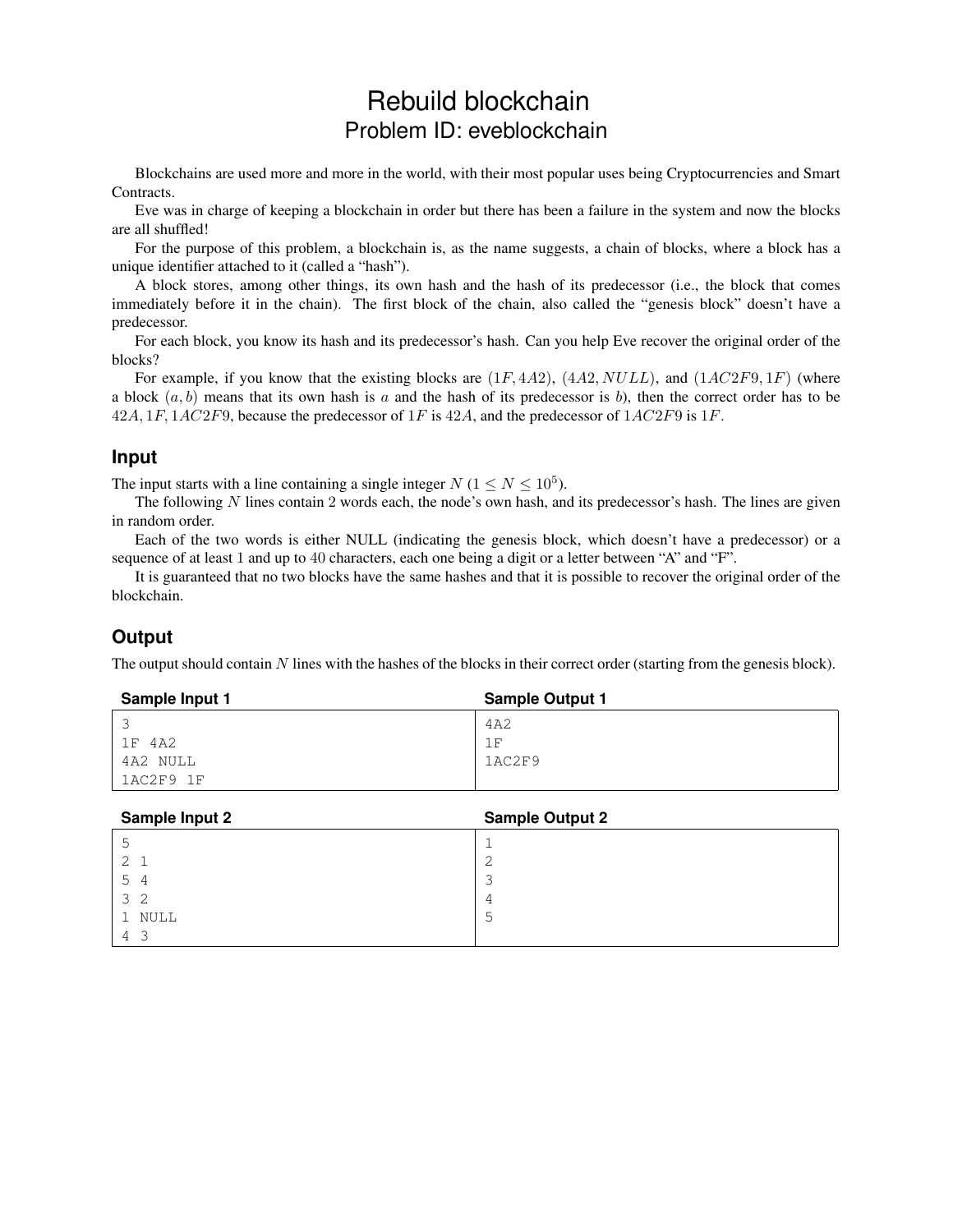# Ada Lovelace and Babbage Engines Problem ID: adagears

Ada Lovelace (1815-1852) is widely celebrated as one of the first computer programmers in history. She created programs for a purely mechanical and even theoretical machine called the *Babbage Engine*.

Ada is away on a trip with her parents and left you behind to analyze a particular program she wrote for the machine.

As part of the program, there is a collection of gears, and some pairs of them are connected. When two gears are connected, and one of them is forced to turn clockwise, the other would be forced to turn counterclockwise, and vice-versa. In case a gear is forced to turn in both directions, the machine breaks.

Your job is to predict what will happen if a gear is forced to turn clockwise.

#### **Input**

The input starts with a line containing two integers N and  $M$  ( $1 \le N \le 10^5$  and  $0 \le M \le 10^5$ ), the number of gears, and the number of connections, respectively. Gears are numbered from 1 to N.

The next M lines will contain two integers each a and b stating that gear a is connected to gear  $b$  (1  $\le a, b \le N$ ) and  $a \neq b$ ).

It is guaranteed that the same pair of gears is never connected more than once.

### **Output**

Your output should start with a single line. This will be either "Help me Ada", in case the machine would break when gear 1 is forced to turn clockwise (see the examples below), or "OK", in case the machine would run smoothly.

If the answer is "OK", the following  $N$  lines should have one word each, describing what will happen with each of the gears (in order). The descriptions can be either "CW" if the gear will be turning clockwise, "CCW" if the gear will be turning counterclockwise, or "ST" if the gear won't be moving.

| Sample Input 1 | <b>Sample Output 1</b> |
|----------------|------------------------|
|                | OK                     |
|                | CM                     |
|                | CCW                    |

| <b>Sample Input 2</b> | <b>Sample Output 2</b> |
|-----------------------|------------------------|
|                       | ΟK                     |
|                       | CW                     |
|                       | CCW                    |
|                       | ST                     |

| Sample Input 3 | <b>Sample Output 3</b> |
|----------------|------------------------|
| 33             | Help me Ada            |
|                |                        |
| 2              |                        |
|                |                        |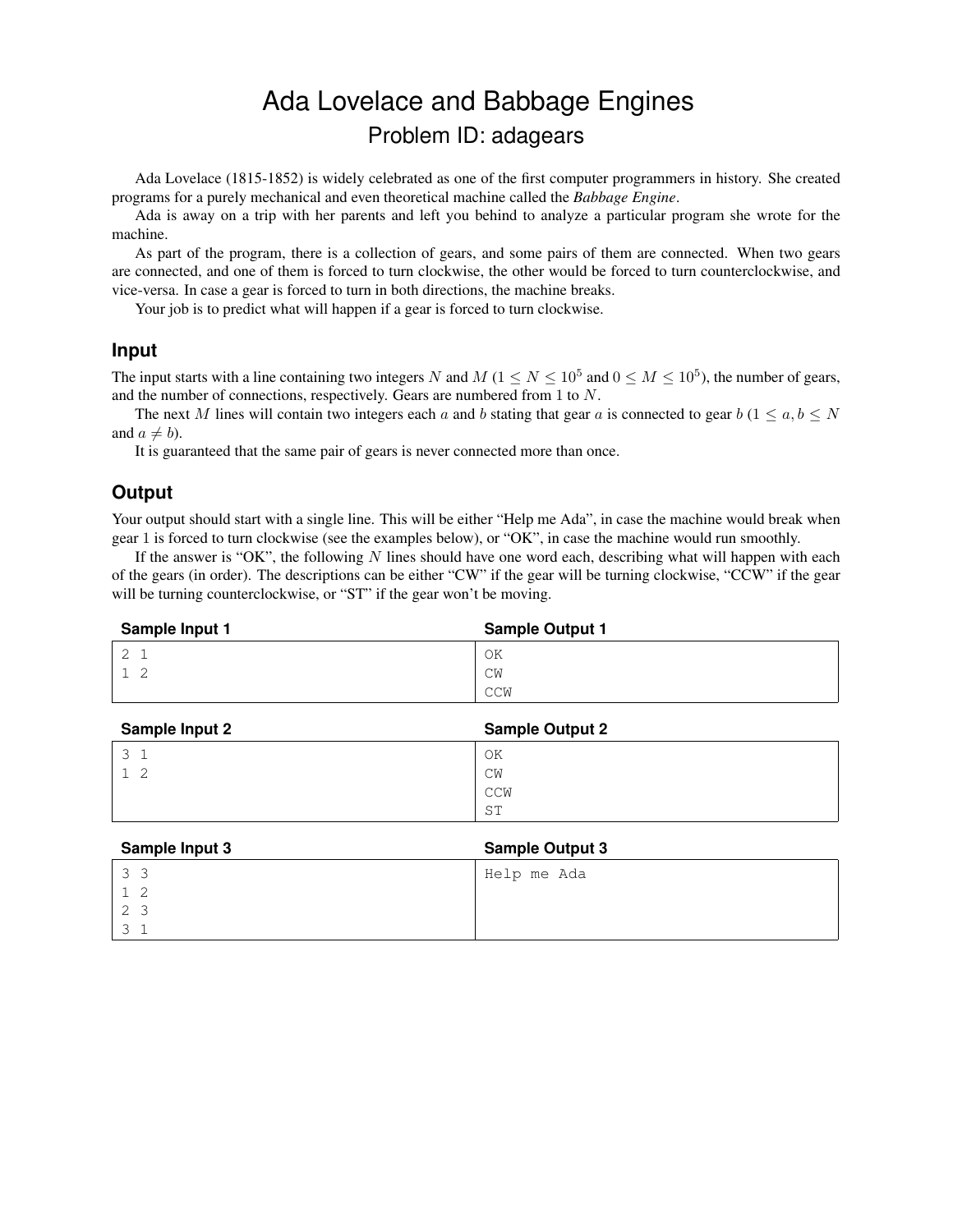# Grace in Space Problem ID: gracespace

It's the year 2051. Grace, the most advanced spaceship ever built, is sailing across the vast universe from one galaxy to another with its Hopper engine.

The Hopper engine has a unique way of operation. It first needs to be charged for some time and then, by releasing the stored energy, it instantly teleports the spaceship forward and "hops" to the destination. If the charge time is  $t$ microseconds, then the ship will hop  $at^5 + bt^3 + ct$  light-years for some positive coefficient a, b, and c.

Remembering that rover Perseverance landed in Jezero Crater 30 years ago, which took about 7 months just to travel from Earth to Mars, you wonder how much time it would take for Grace to reach Mars from your current location. Given the distance  $d$  in light-years, can you calculate the time  $t$  needed to charge the Hopper engine in microseconds?

#### **Input**

The input contains a single line contains four real numbers a, b, c, and d.  $1 \le a, b, c \le 100, 1 \le d \le 10^9$ . Up to 4 digits after the decimal.

### **Output**

Output a single real number, the time needed to hop to Mars. Round-up to 7 digits after the decimal.

| Sample Input 1    | <b>Sample Output 1</b> |
|-------------------|------------------------|
| $1.0$ 1.0 1.0 3.0 | 1,000000               |
|                   |                        |
| Sample Input 2    | <b>Sample Output 2</b> |